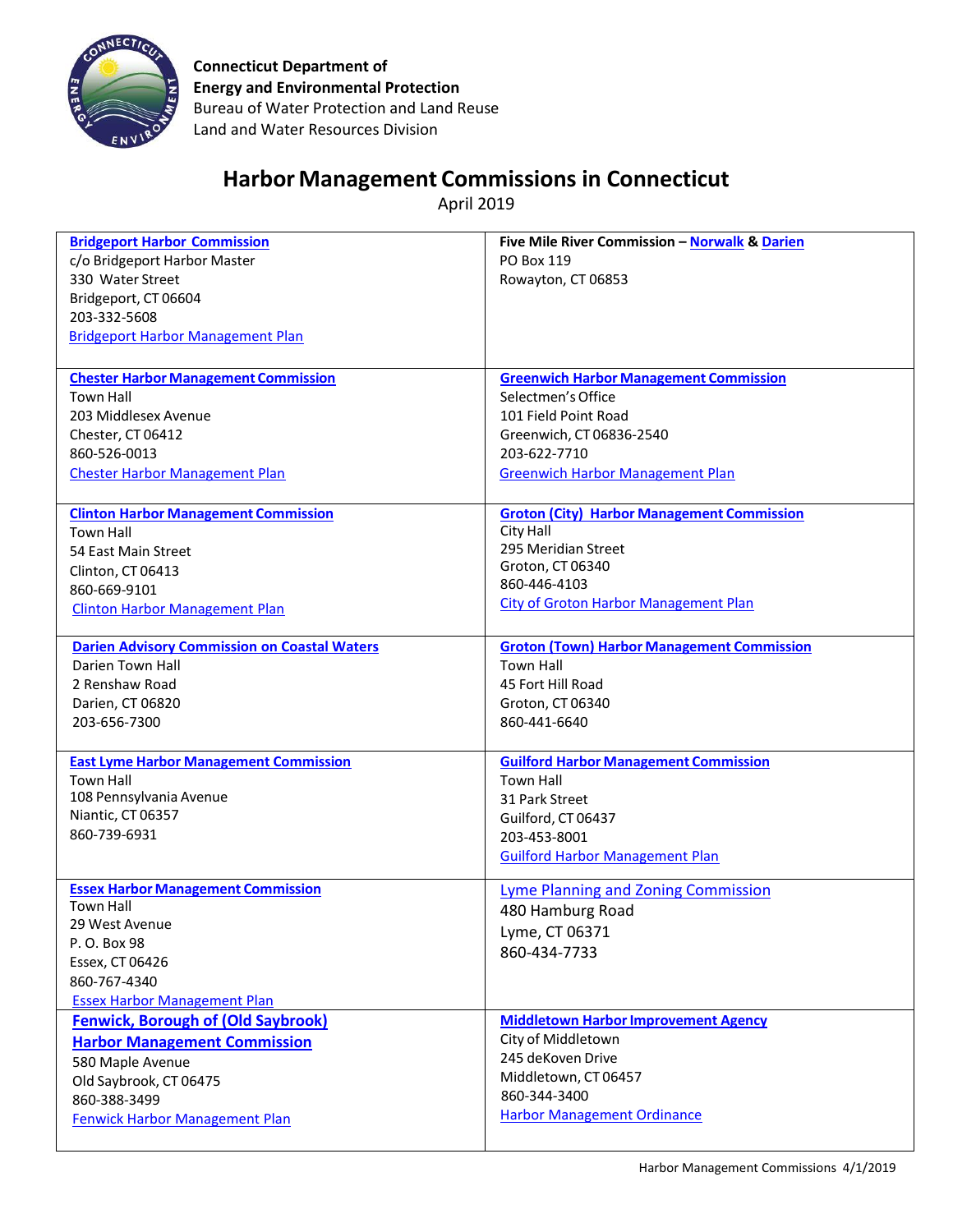| <b>Milford Harbor Management Commission</b>             | <b>Southport Harbor Management Commission (Fairfield)</b> |
|---------------------------------------------------------|-----------------------------------------------------------|
| City Hall                                               | c/o Department of Public Works                            |
| 110 River Street                                        | 725 Old Post Road                                         |
| Milford, CT 06460                                       | Fairfield, CT 06825                                       |
| 203-783-3210                                            | 203-256-3010                                              |
| Milford Harbor Management Plan                          | <b>Southport Harbor Management Plan</b>                   |
| <b>Mystic Harbor Management Commission (Stonington)</b> | <b>Stamford Harbor Management Commission</b>              |
| <b>Town Hall</b>                                        | City Hall                                                 |
| 152 Elm Street                                          | 888 Washington Boulevard                                  |
| P. O. Box 352                                           | Stamford, CT 06901                                        |
| Stonington, CT 06378                                    | 203-977-4140                                              |
| 860-535-5060                                            | <b>City of Stamford Harbor Management Plan</b>            |
| <b>Mystic Harbor Management Plan (Stonington)</b>       |                                                           |
|                                                         |                                                           |
| Noank - see Groton (Town) Harbor Management Commission  | <b>Stonington Harbor Management Commission</b>            |
|                                                         | <b>Town Hall</b>                                          |
|                                                         | 152 Elm Street                                            |
|                                                         | P. O. Box 352                                             |
|                                                         | Stonington, CT 06378                                      |
|                                                         | 860-535-5060                                              |
|                                                         | <b>Stonington Harbor Management Plan</b>                  |
| <b>Norwalk Harbor Management Commission</b>             | <b>Stratford Waterfront Harbor Management Commission</b>  |
| City Hall                                               | <b>Town Hall</b>                                          |
| 125 East Avenue                                         | 2725 Main Street, Route 106                               |
| Norwalk, CT 06856-5125                                  | Stratford, CT 06497                                       |
| 203-854-3200                                            | 203-385-4020                                              |
| <b>Norwalk Harbor Management Plan</b>                   | <b>Stratford Harbor Management Plan</b>                   |
| <b>Norwich Harbor Management Commission</b>             | <b>Waterford Harbor Management Commission</b>             |
| City Hall, Room 215                                     | <b>Town Hall</b>                                          |
| 100 Broadway                                            | 15 Rope Ferry Road                                        |
| Norwich, CT 06360                                       | Waterford, CT 06385                                       |
| 860-823-3732                                            | 860-440-0548                                              |
|                                                         | <b>Waterford Harbor Management Plan</b>                   |
| <b>Old Lyme Harbor Management Commission</b>            | <b>West Haven Harbor Management Commission</b>            |
| Town Hall                                               | City Hall                                                 |
| 52 Lyme Street                                          | 355 Main Street                                           |
| Old Lyme, CT 06371                                      | West Haven, CT 06516                                      |
| 860-434-1605                                            | 203-937-3580, ext. 3007                                   |
| Old Lyme Harbor Management Plan                         | West Haven Harbor Management Plan                         |
|                                                         |                                                           |
| <b>Old Saybrook Harbor Management Commission</b>        | <b>Westbrook Harbor Management Commission</b>             |
| <b>Town Hall</b>                                        | <b>Town Hall</b>                                          |
| 302 Main Street                                         | 866 Boston Post Road                                      |
| Old Saybrook, CT 06475                                  | Westbrook, CT 06498                                       |
| 860-395-3123                                            | 860-399-3044                                              |
| Old Saybrook Harbor Management Plan                     | <b>Westbrook Harbor Management Plan</b>                   |
| <b>Pawcatuck River Harbor Management Commission</b>     | <b>Wethersfield Harbor Management Commission</b>          |
| (Stonington)                                            | Town Hall                                                 |
| <b>Town Hall</b>                                        | 505 Silas Deane Highway                                   |
| 152 Elm Street                                          | Wethersfield, CT 06109                                    |
| P. O. Box 352                                           | 860-721-2890                                              |
| Stonington, CT 06378                                    | Wethersfield Harbor Management Plan                       |
| 860-535-5060                                            |                                                           |
| Pawcatuck River Harbor Management Plan & Ordinance      |                                                           |